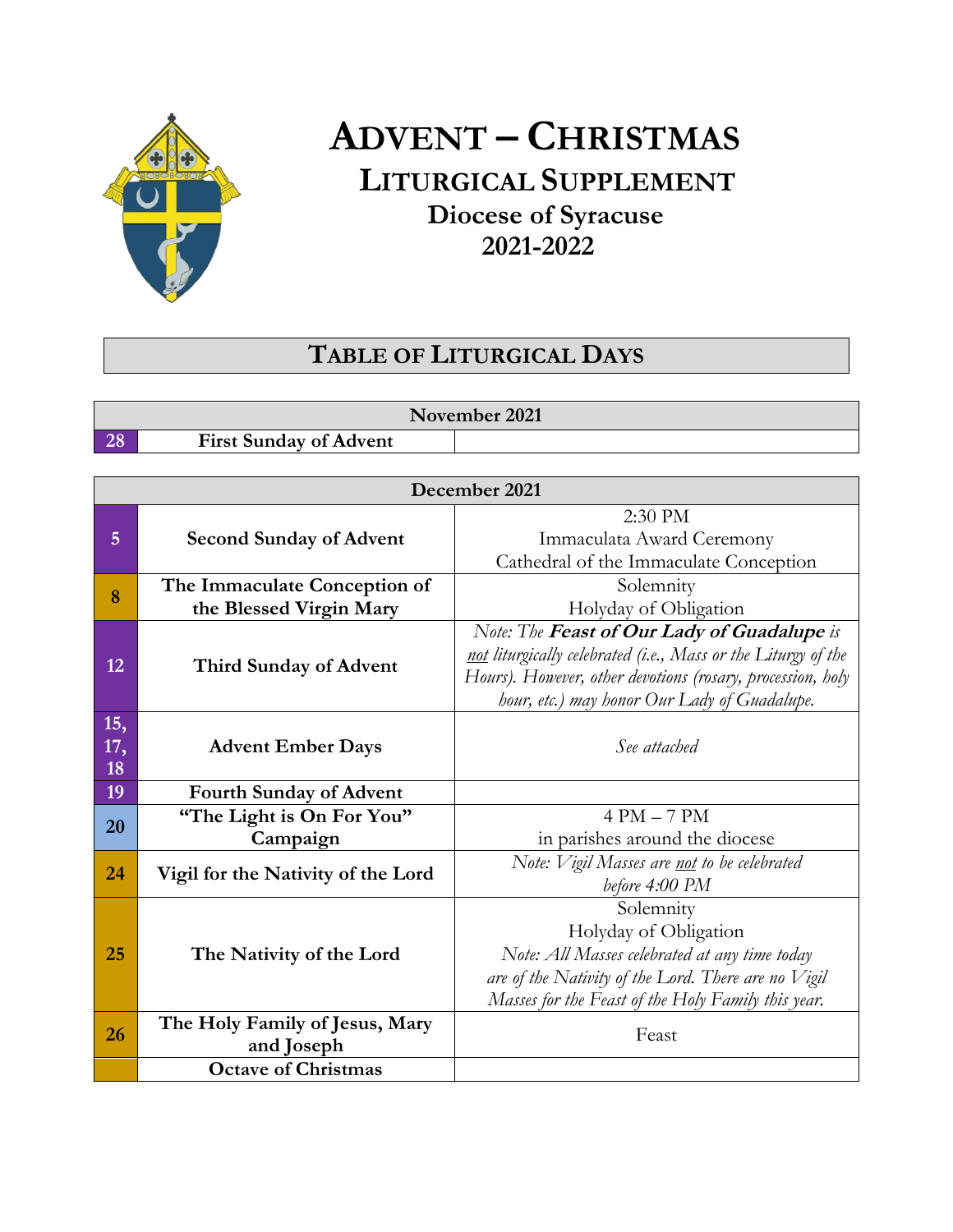| January 2022 |                                                                                 |                                                    |  |  |
|--------------|---------------------------------------------------------------------------------|----------------------------------------------------|--|--|
| 1            | Solemnity of Mary,<br>the Most Holy Mother of God;<br><b>World Day of Peace</b> | Solemnity<br>not a Holyday of Obligation this year |  |  |
|              | The Epiphany of the Lord                                                        | Solemnity                                          |  |  |
| Q            | The Baptism of the Lord                                                         | Feast                                              |  |  |

# **ADVENT – Frequently Asked Questions:**

# **When does the new liturgical year begin?**

Saturday, November 27<sup>th</sup> – with Evening Prayer I of the First Sunday of Advent

# **When do the new Lectionary cycles begin?**

Sunday, November 28<sup>th</sup> – Sunday Cycle Year C Monday, January 10<sup>th</sup> – Weekday Cycle II

# **The season of Advent – what is its purpose?**

Advent is a time of vigilance and preparation for the coming of God among us: in anticipation of the future, at the end of time, in celebration of the past, by the Incarnation, and in recognition of the present, that at every moment, particularly in the liturgy and sacraments of the Church, God comes to us (*from a sermon by Saint Bernard, abbot*).

## **The season of Advent – when does it begin and end?**

It begins on Saturday, November 27<sup>th</sup> with Evening Prayer I of the First Sunday of Advent. It ends on Friday, December 24<sup>th</sup> with Midafternoon Prayer on Christmas Eve.

# **The season of Advent – how is it divided?**

The first part of the season (from the First Sunday to December 16<sup>th</sup>) directs the mind and heart to await Christ's Second Coming. The second part of the season (from December 17<sup>th</sup> to December 24<sup>th</sup>) prepares for the celebration of the Incarnation at Christmas.

#### **The season of Advent – why are the colors violet and rose and not blue?**

While Advent is not a penitential season proper (*Code of Canon Law 1983*, canon 1250), it does have a penitential tone. The liturgy during the first part of Advent invites us to be ready for the coming of God, particularly by turning away from sin and turning more completely toward Christ. Consequently, purple or violet is used. At the same time, Advent is a season of expectant delight. Consequently, the color rose is used on *Gaudete* Sunday to signify that the focus of the liturgy has shifted to preparing for the celebration of the coming of God among us.

# **The season of Advent – what is Gaudete Sunday?**

The Third Sunday of Advent on which the tone of the Advent season changes: the Church now rejoices (*gaudete* from the Latin imperative "rejoice," which is taken from the antiphon at the Introit) in joyful expectation of Christ's birth and Second Coming. On this Sunday, rose vestments may be worn.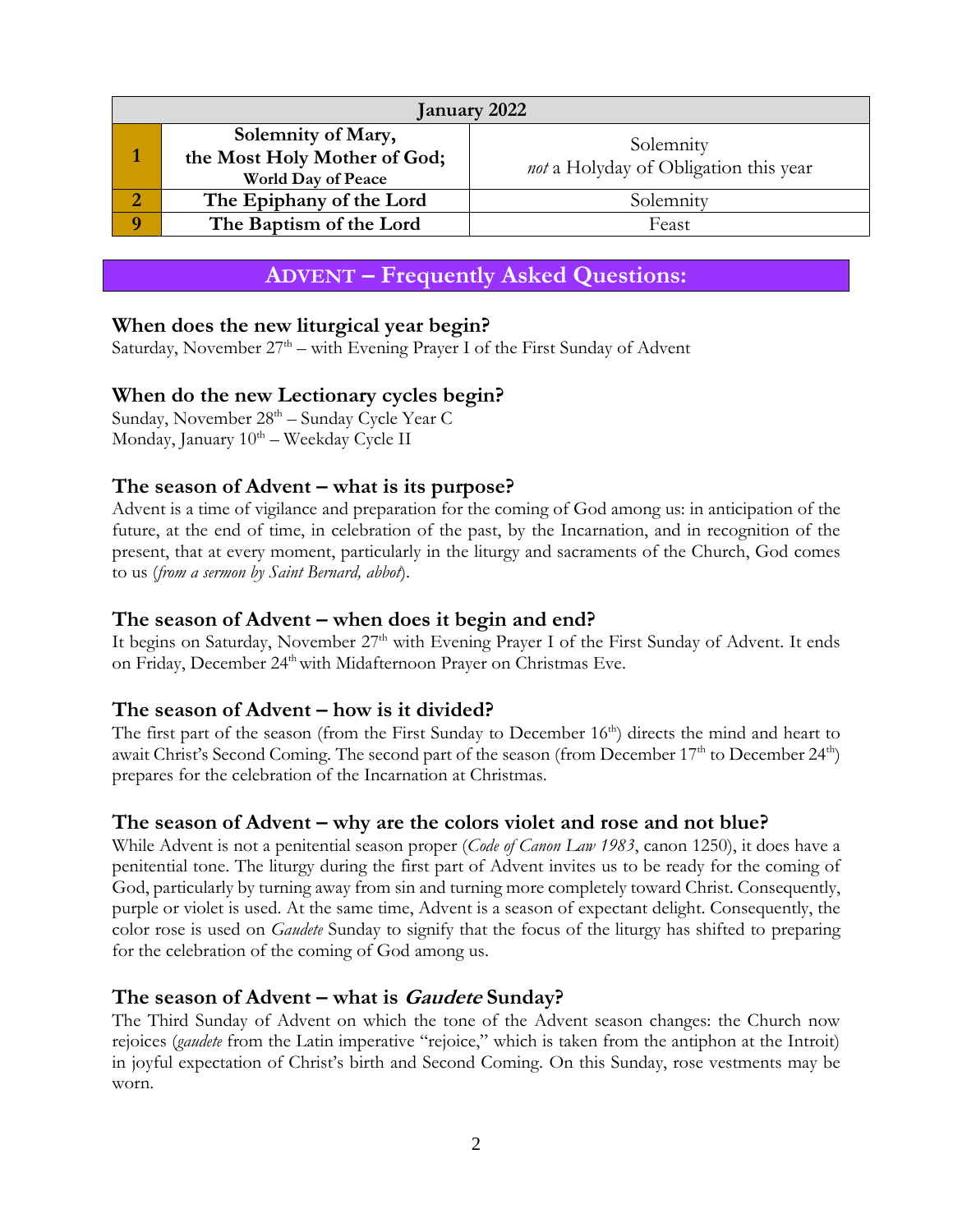# **ADVENT – Frequently Asked Questions:**

## **The season of Advent – why is the Gloria not sung?**

The *Gloria* is a hymn of praise. It is not sung because of the penitential tone of the season.

### **The season of Advent – can the celebration of Matrimony take place?**

Yes, but with the same moderation that is employed in the decoration of the altar and the use of the organ and other musical instruments. Note: the *Gloria* is sung when the ritual Mass "For the Celebration of Marriage" is used.

### **The Advent wreath – what is its purpose?**

The Advent wreath is a symbol of eternity and a tangible way that growing anticipation and expectation of the coming of God is marked liturgically.

### **The Advent wreath – what should it look like?**

It should be made of fresh evergreens, the purpose of which is to remind us of the new life that Christ brings at his coming, particularly as these fresh smelling greens are brought into homes and churches in the dead of winter.

### **The Advent wreath – where does it go?**

In the church, the Advent wreath may be placed in the narthex/gathering space, or near the ambo.

#### **The Advent wreath – when is it blessed and its candles lighted?**

The Advent wreath is blessed according to the liturgies provided in the *Book of Blessings* (1509-1540). The first candle is lighted when the wreath is blessed. The other candles are lighted on the appropriate Sundays of Advent before Mass begins. See below.

#### **Advent in practice – how should the sanctuary be decorated?**

"During Advent the floral decoration of the altar should be marked by a moderation suited to the character of this time of year, without expressing in anticipation the full joy of the Nativity of the Lord" (GIRM, 304). For example, fresh evergreens may be used, and fresh flowers may be added on the Third Sunday of Advent (*Gaudete* Sunday). Artificial greens should always be avoided (see "Built of Living Stones: Art, Architecture, and Worship: *Guidelines of the National Conference of Catholic Bishops*," 124). Moreover, the decorations used for Advent should be maintained throughout the entirety of the liturgical season.

#### **Advent in practice – what prayers are said?**

Prior to December 17<sup>th</sup>, it is possible to choose "either the weekday Mass, or the Mass of the saint, or the Mass of one of the saints whose memorial is observed, or the Mass of any saint listed in the Martyrology for that day" (GIRM, 355). Also, Advent Preface I is used. Beginning on December 17<sup>th</sup>, "the Mass for the current liturgical day is to be used; but the collect may be taken from a memorial which happens to be listed in the General Calendar for that day" (GIRM, 355). Also, Advent Preface II is used. On Memorials of the Blessed Virgin Mary and the saints the corresponding Preface may be used.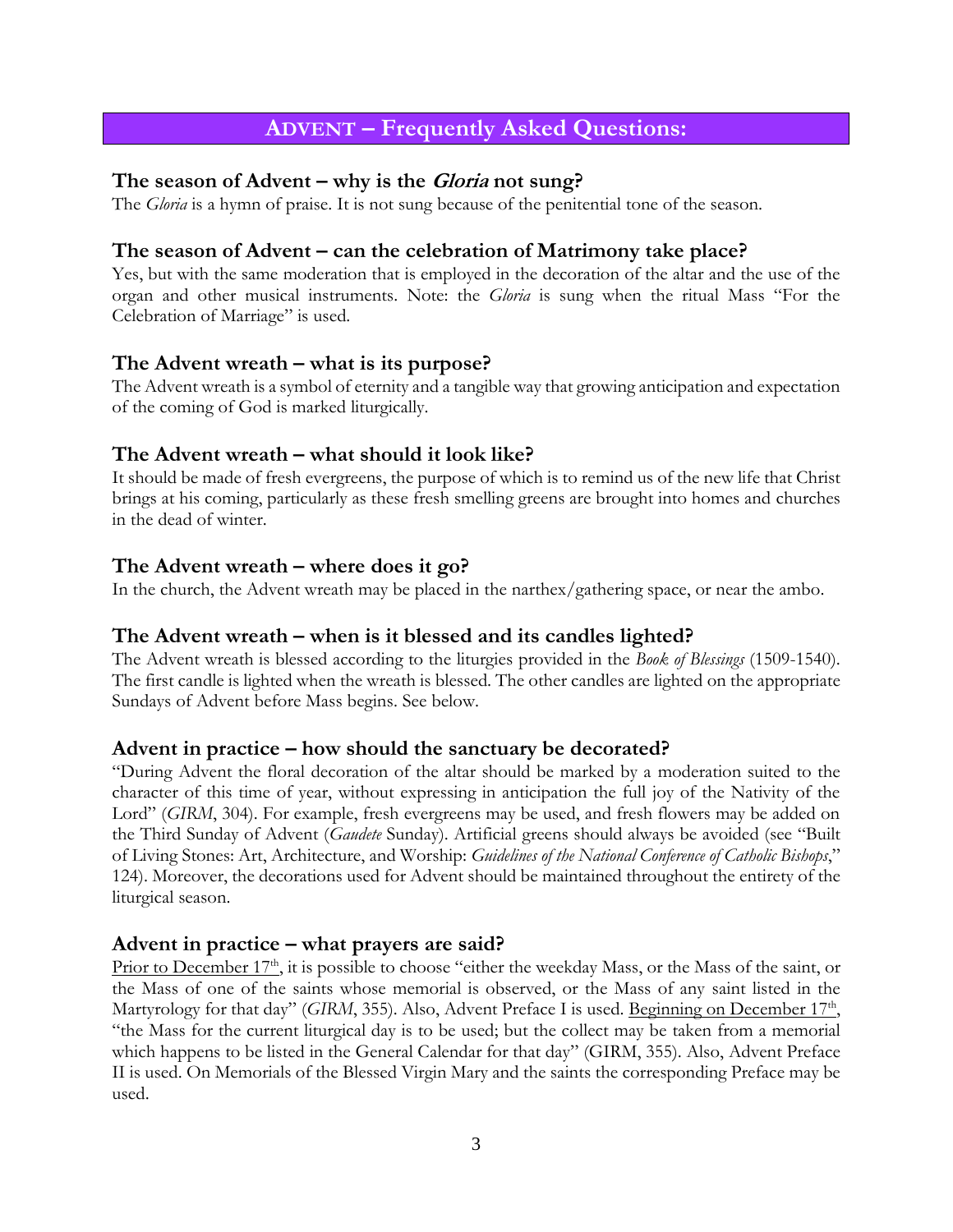# **ADVENT – Frequently Asked Questions:**

### **Advent in practice – what music is appropriate?**

The proper antiphons of *Advent* or other *Advent* hymns that proclaim the coming of God and encourage us to prepare for his coming. Note: the popular Advent hymn, "O Come, O Come Emmanuel" is more suited to the later part of the season. It is based on the antiphons that accompany the Magnificat during Evening Prayer from December 17<sup>th</sup> through December 23<sup>rd</sup>, when the focus of the Church's liturgy is on the coming Solemnities of Christmas. Like the decorations on the altar, the use of the organ and other musical instruments is to be employed in a moderate manner.

## **"Penance service" – what is it?**

The Sacrament of Penance is one of the primary ways to be vigilant as well as to prepare for the coming of God. A "penance service" is a communal celebration of the sacrament of Penance, which "shows more clearly the ecclesial nature of penance" (*Rite of Penance*, 22). The faithful gather together to hear God's mercy proclaimed in the scriptures, prepare themselves to experience his mercy by making a good confession, and then praise God for his love and salvation. A "penance service" has a particular structure set forth in the *Rite of Penance: Rite for Reconciliation of Several Penitents with Individual Confession and Absolution* (i.e., Introductory Rites, The Celebration of the Word of God, The Rite of Reconciliation, and the Dismissal of the People).

### **"Penance Service" – can general absolution be given or received?**

When it is either morally or physically impossible for presbyters to hear individual confessions, they are to grant general absolution. This can be done by law only: (1) in danger of death, (2) when there is not enough time, and (3) there are not enough confessors for individual confession. Likewise, in situations of grave necessity presbyters are to grant general absolution. For example, a presbyter in the missions – but not one on a pilgrimage or at a parish penance service – may grant general absolution when there are not enough confessors to hear confessions within a suitable time and penitents will be deprived of the grace of this sacrament or of Holy Communion for some time, (c. 961 §1, 1º and 2º). For the *valid* reception of general absolution, the faithful must be (1) suitably disposed and (2) intend to confess individually any grave sins as soon as possible (*Rite of Penance*, 34). Accordingly, general absolution is **not permitted** at a scheduled penance service.

# **"Anointing service" – is this the same as the Sacrament of Penance?**

No. An "anointing service" is the communal celebration of the Sacrament of the Anointing of the Sick. When celebrated communally, presbyters are to ensure that the sick are suitably prepared and properly disposed (c. 1002). For example, they should instruct those present concerning who can present themselves to receive the sacrament (i.e. those who begin to be in danger of death because of sickness or old age). Note: the Sacrament of the Anointing of the Sick forgives only those sins that cannot be confessed because of physical or moral constraints (*Pastoral Care of the Sick*, 6).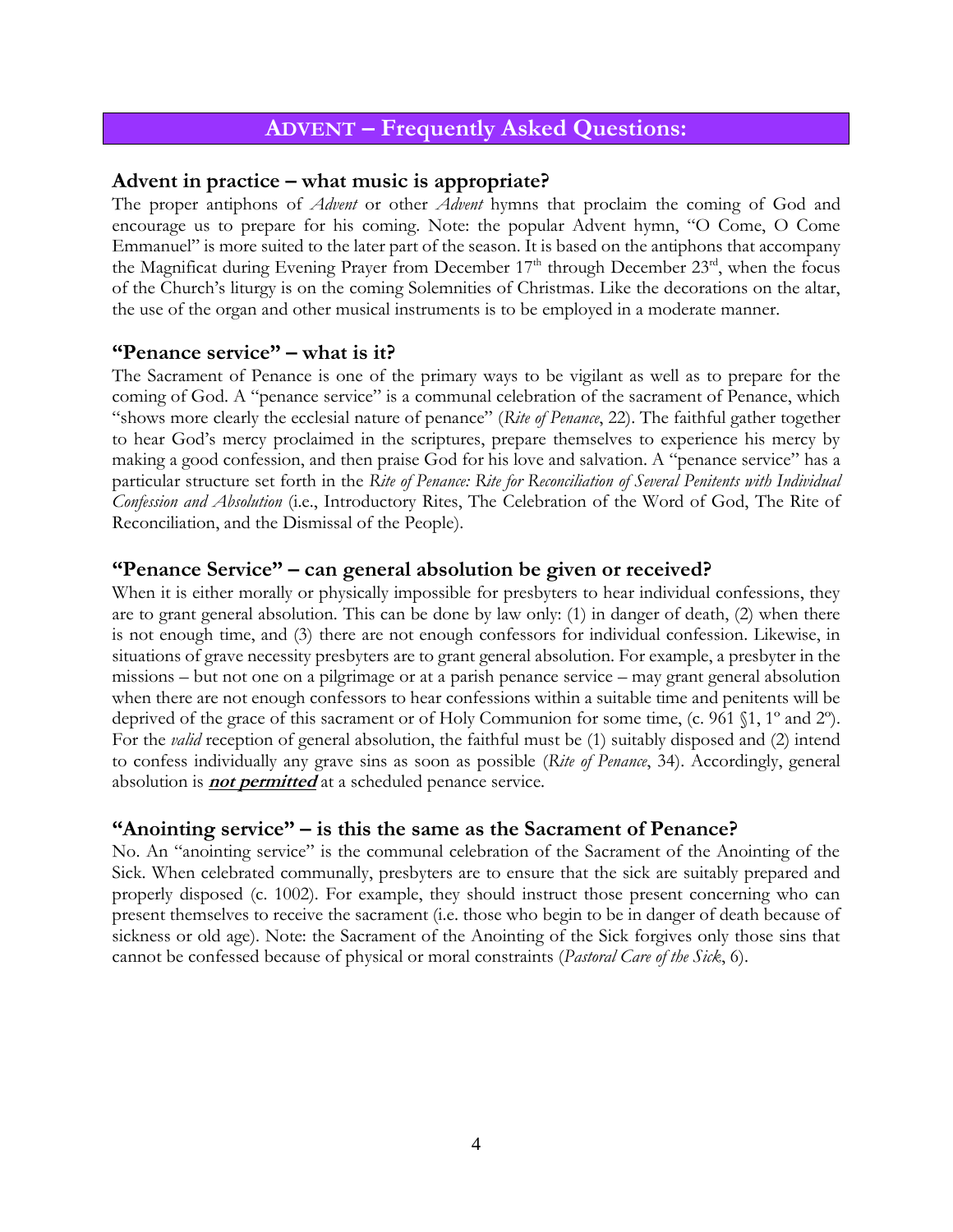# **CHRISTMAS – Frequently Asked Questions:**

#### **The season of Christmas – what is its purpose?**

Christmas recalls the Incarnation. It celebrates the memorial of the Nativity of the Lord and his first manifestations as: the Son of God, the Messiah of the Jewish people, and a light to the nations.

## **The season of Christmas – when does it begin and end?**

It begins on Thursday, December 24<sup>th</sup> with Evening Prayer I of Christmas. It ends on Sunday, January 9<sup>th</sup> with the Baptism of the Lord.

#### **The Nativity Scene – where does it go?**

It may go in the church but not in the sanctuary (*Book of Blessings*, 1544).

#### **The Nativity Scene – how and when is it blessed?**

It is blessed according to the liturgies provided in the *Book of Blessings* (1541-1569). It *may* be blessed during the vigil of Christmas or at another more suitable time (e.g., outside Mass, during Mass, during a service of lessons and carols). See below.

#### **Christmas in practice – how should the sanctuary be decorated?**

"The altar should remain clear and free-standing, not walled in by massive floral displays or the Christmas crib…" (*Built of Living Stones*, 124). "Since the Christmas season begins with the Vigil Mass on Christmas Eve and ends with the Baptism of the Lord, the placement and removal of Christmas decorations should coincide with these times" (Ibid., 125).

### **Christmas in practice – what music is appropriate?**

The proper antiphons of *Christmas* or other *Christmas* hymns that celebrate the Incarnation.

#### **Mass on Christmas – how many Masses are there?**

The celebration of Christmas includes a vigil as well as the three traditional Masses of Christmas (at Night, at Dawn, During the Day). Priests who (con-)celebrate the three traditional Christmas Masses may accept three Mass offerings (c. 951 §1).

#### **Mass on Christmas – the Vigil?**

The Vigil Mass was originally a way for Christians to extend their celebration of the Nativity of the Lord, not to condense or hasten it. Although it is often the most well-attended Mass, the faithful should still be encouraged to attend Mass on Christmas Day.

#### **Mass on Christmas – at Midnight?**

There is no proper Christmas "Mass at Midnight." There is, however, a Christmas "Mass at Night," which may be celebrated at any time during the night.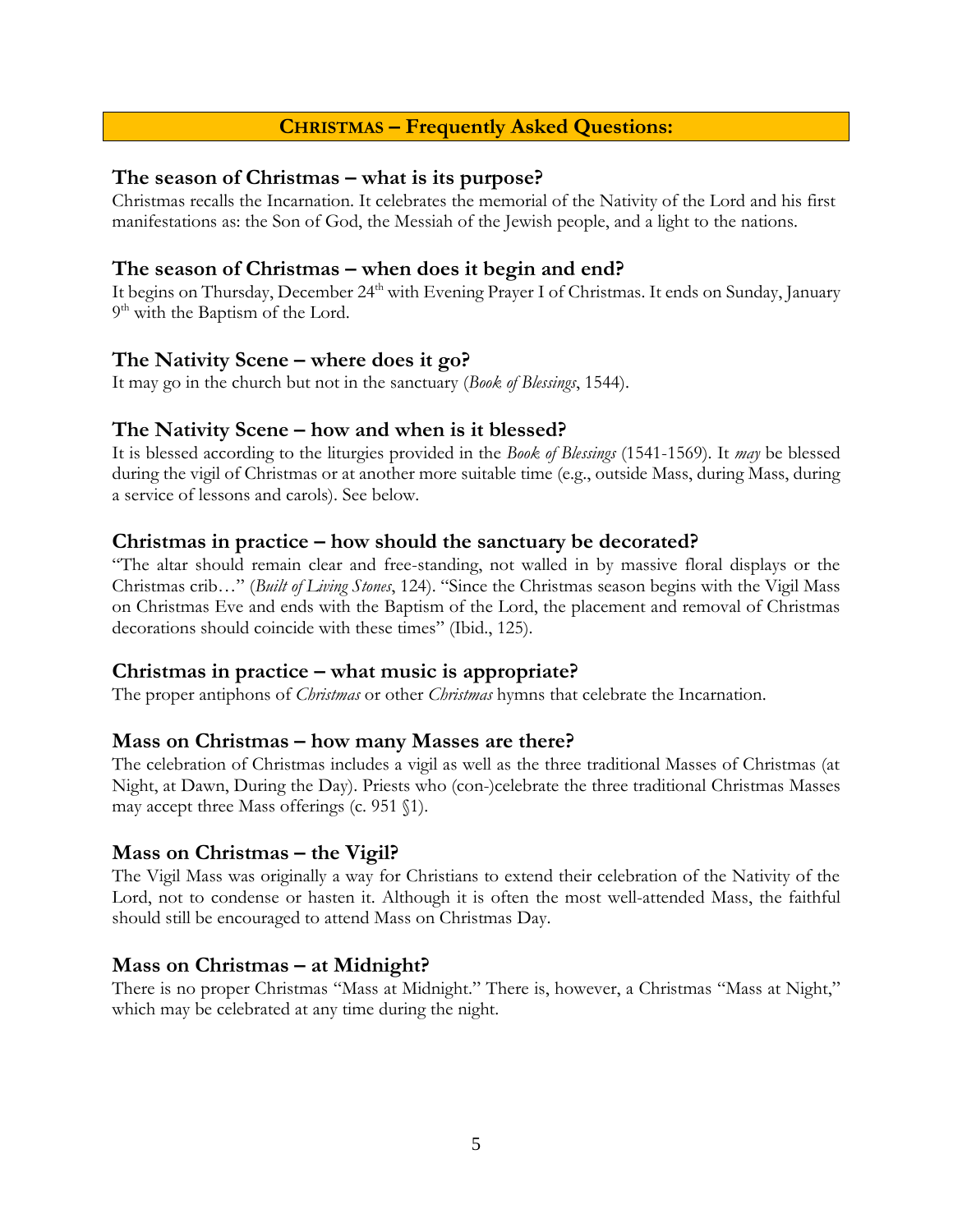# **CHRISTMAS – Frequently Asked Questions:**

# **Mass on Christmas – the Nativity of our Lord Jesus Christ from the Roman Martyrology?**

The "Christmas Proclamation" may be announced prior to the opening procession at the Mass at Night. The musical notation is found in Appendix I of the *Roman Missal*, Third Edition.

## **Mass on Christmas – what prayers are said?**

The proper texts for each Mass are to be used (Vigil, at Night, at Dawn, During the Day).

### **Mass on Christmas – what readings are used?**

The proper readings for each Mass are to be used (Vigil, at Night, at Dawn, During the Day). However, any *set* of readings may be used at any Mass according to the pastoral needs of each celebration (*Ordo*, 19).

### **Mass on Christmas – what happens during the Creed?**

All kneel at the words "and by the Holy Spirit was incarnate…"

# **Mass on Christmas – can there be a pageant / Nativity play?**

Christmas pageants or Nativity plays should not take the place of the proclamation of the Gospel. "Care should be taken not to give the impression that the liturgy of the word is a play…" (Lectionary for Masses with Children, 52). Christmas is about the fact that Christ is born for us today (*Hodie, Christus natus est*). The celebration of the liturgy is to reflect this and, more importantly, draw those who are gathered to participate fully, actively, and consciously in the mystery of Christ present and active (*Sacrosanctum Concilium*, 41). What may be a suitable introduction to the Christmas Eve liturgy is the Posada – where the Holy Family seeks a place to dwell. The rite may precede the entrance procession. A copy of it is included at the end of this resource.

#### **Celebrating Christmas – what about the Feast of the Holy Family this year?**

December 25<sup>th</sup> is on a Saturday this year (2021). All Masses celebrated on December 25<sup>th</sup> are of the Nativity of the Lord. Vigil Masses for the Feast of the Holy Family are not to be celebrated on December 25<sup>th</sup> because this feast ranks lower on the table of liturgical days. Both the Nativity of the Lord and the Feast of the Holy Family are days of precept (obligation).

#### **Celebrating Christmas – how is the Octave celebrated?**

Proper Masses are arranged for each day. The *Gloria* is sung or recited. Optional memorials may be omitted or commemorated. When commemorated, the collect of the saint may replace the collect of the day.

# **Celebrating Christmas – what about the Solemnity of Mary, Mother of God?**

It is *not* a holyday of obligation this year.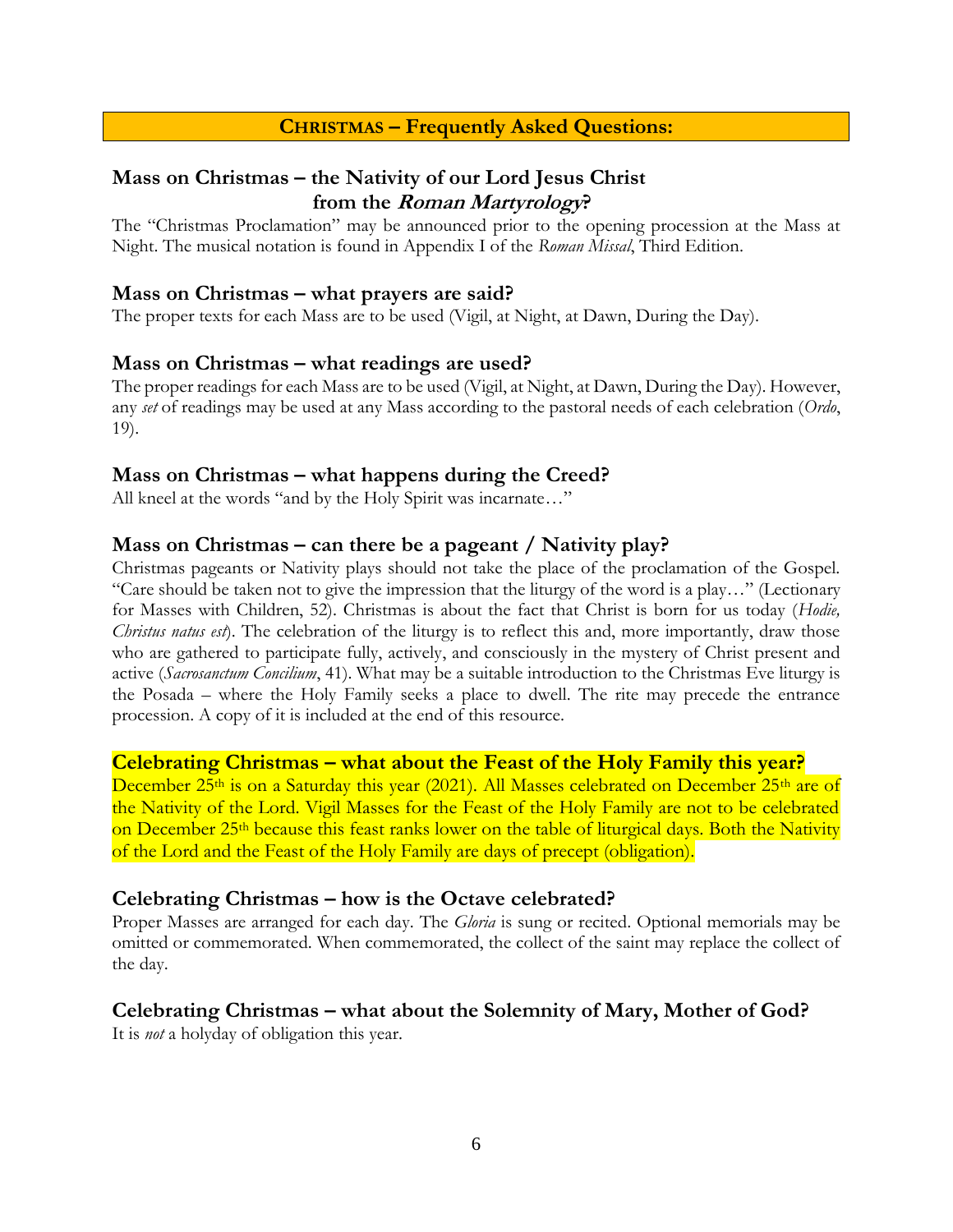# **CHRISTMAS – Frequently Asked Questions:**

## **Celebrating Christmas – what about the Epiphany?**

The Solemnity of the Epiphany outranks the Solemnity of Mary, the Mother of God on the Table of Liturgical Days. Therefore, Masses celebrated at 4:00 PM or after on Saturday, January 1<sup>st</sup> are Vigil Masses for the Solemnity of the Epiphany.

Proper Masses are arranged according to the time before or after the Epiphany. The Epiphany proclamation announces the dates of movable feasts for the coming year. It may be proclaimed on the Solemnity of the Epiphany after the reading of the Gospel. The musical notation is found in Appendix I of the *Roman Missal*, Third Edition (also, see attached).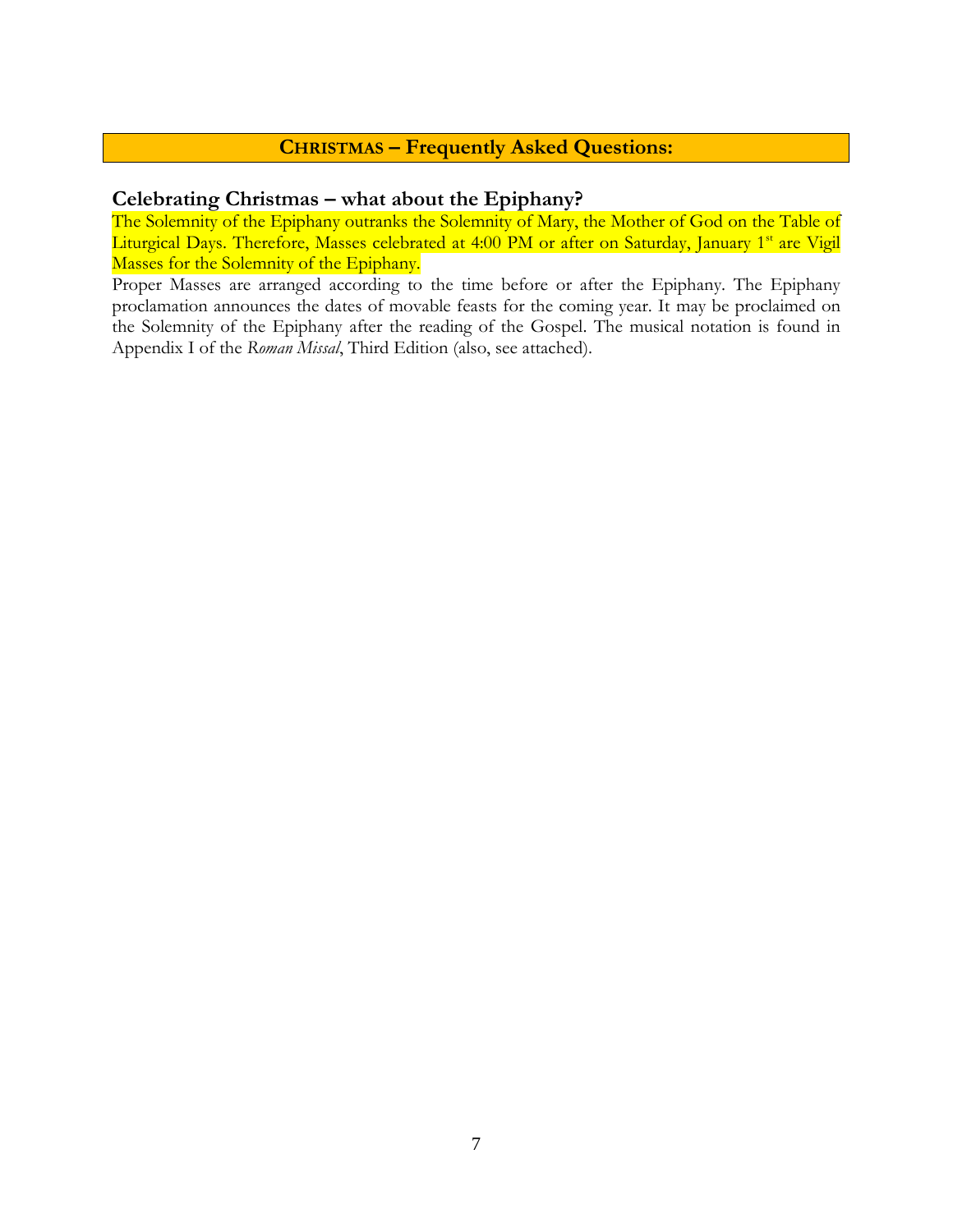# **ORDER FOR THE BLESSING OF AN ADVENT WREATH WITHIN MASS**

# **GENERAL INTERCESSIONS**

The form below may be used. The celebrant concludes the Universal Prayer with the Prayer of Blessing.

# **Celebrant:**

**Christ came to bring us salvation and has promised to come again. Let us pray that we may be always ready to welcome him.** 

# **Assisting minister:**

**That the keeping of Advent may open our hearts to God's love, we pray to the Lord.** *℟. Lord, hear our prayer or ℟. Come, Lord Jesus.*

# **Assisting minister:**

**That the light of Christ may penetrate the darkness of sin, we pray to the Lord.**  *℟. Lord, hear our prayer or ℟. Come, Lord Jesus.*

# **Assisting minister:**

**That this wreath may constantly remind us to prepare for the coming of Christ, we pray to the Lord.** *℟. Lord, hear our prayer or ℟. Come, Lord Jesus.*

# **Assisting minister:**

**That the Christmas season may fill us with peace and joy as we strive to follow the example of Jesus, we pray to the Lord.** *℟. Lord, hear our prayer or ℟. Come, Lord Jesus.*

# **PRAYER OF BLESSING** [celebrant with outstretched hands]

**Lord God,** 

**Your Church joyfully awaits the coming of its Savior,** 

**who enlightens our hearts and dispels the darkness of ignorance and sin. Pour forth your blessing upon us as we light the candles of this wreath; may their light reflect the splendor of Christ,** 

**who is Lord, for ever and ever.** *℟.* Amen.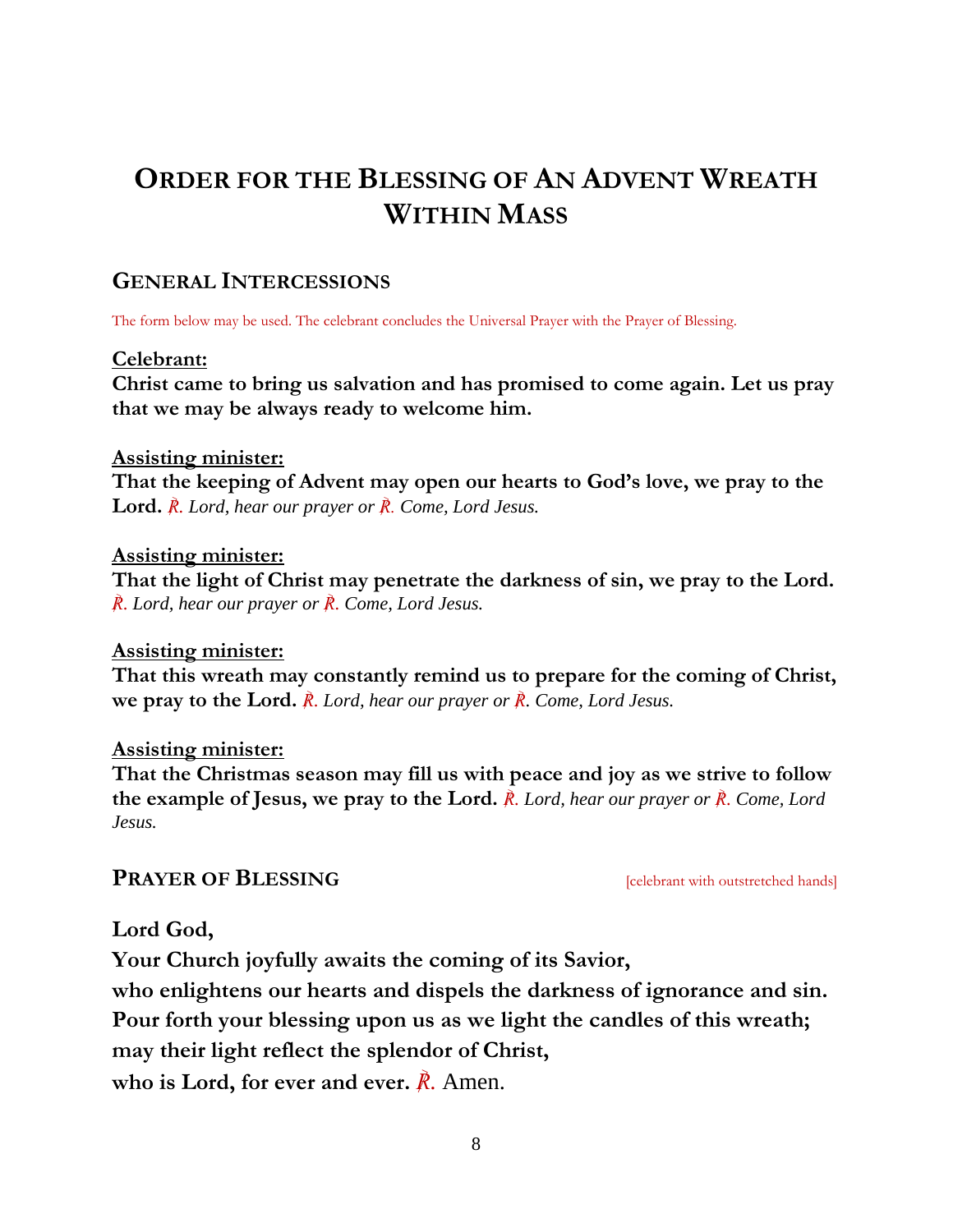The first candle is then lighted. Mass continues with the Preparation of the Altar and the Presentation of the Gifts.

# **ORDER FOR THE BLESSING OF A NATIVITY SCENE WITHIN MASS**

# **GENERAL INTERCESSIONS**

The form below may be used. The celebrant concludes the Universal Prayer with the Prayer of Blessing.

### **Celebrant:**

**Let us ask for God's blessing on this Christmas manger and upon ourselves, that we who reflect on the birth of Jesus may share in the salvation he accomplished.** 

# **Assisting minister:**

**For the Church of God, as we recall the circumstances surrounding the birth of Christ, that we may always proclaim with joy his gift of new life for all people, we pray to the Lord.** *℟. Lord, hear our prayer*.

# **Assisting minister:**

**For the world in which we live, that it may come to recognize Christ who was greeted by the angels and shepherds, we pray to the Lord.** *℟. Lord, hear our prayer*.

# **Assisting minister:**

**For our families and our homes, that Christ who was laid in the manger may dwell with us always, we pray to the Lord.** *℟. Lord, hear our prayer*.

# **Assisting minister:**

**For parents, that their love for their children may be modeled on that of the Virgin Mary and Saint Joseph, we pray to the Lord.** *℟. Lord, hear our prayer*.

# **PRAYER OF BLESSING** [celebrant with outstretched hands]

**God of every nation and people, from the very beginning of creation you have made manifest your love: when our need for a Savior was great you sent your Son to be born of the Virgin Mary.** 

 **To our lives he brings joy and peace, justice, mercy, and love.** 

**Lord, bless all who look upon this manger;** 

**may it remind us of the humble birth of Jesus, and raise up our thoughts to him, who is God-with-us and Savior of all, and who lives and reigns for ever and ever.**